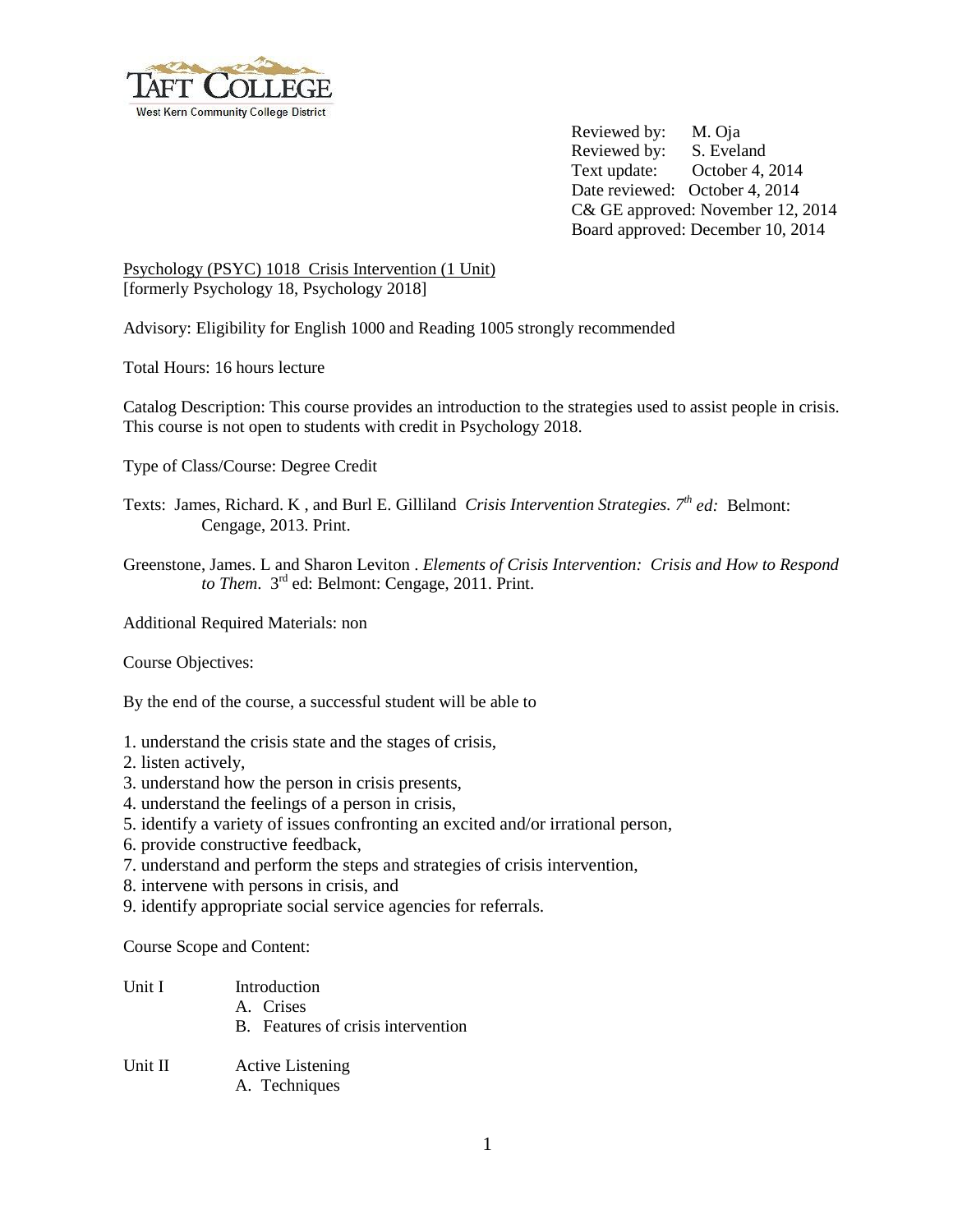

|          | <b>West Kern Community College District</b>              |
|----------|----------------------------------------------------------|
| Unit III | <b>Rapport Building</b>                                  |
|          | A. Techniques                                            |
| Unit IV  | Assessment of Crisis                                     |
|          | A. Evaluating crises                                     |
| Unit V   | Problem Solving                                          |
|          | A. Theory of problem solving                             |
|          | B. Techniques                                            |
|          | C. Planning actions                                      |
| Unit VI  | Cross-Cultural Issues                                    |
|          | A. Cultural differences in emotional responses to crises |
|          | B. Cultural differences in coping with crisis            |
|          | C. Crisis interventions with minority survivors          |
| Unit VII | Resources                                                |
|          | A. Resources for survivors of crises                     |

B. Resources for crisis intervention professionals

Learning Activities Required Outside of Class:

The students in this class will spend a minimum of 2 hours per week outside of the regular class time doing the following:

- 1. Studying
- 2. Answering questions
- 3. Completing required reading
- 4. Competing required assignments
- 5. Journaling and writing

Methods of Instruction:

- 1. Lectures
- 2. Class discussions
- 3. Audiovisual presentations

Methods of Evaluation:

- 1. Substantial writing assignments, including:
	- a. essay exams
	- b. journaling and reflection activities
	- c. written homework
- 2. Other examinations, including:
	- a. multiple choice
	- b. matching items
	- c. true/false items
	- d. short answer questions
- 3. Skill Demonstration
	- a. demonstration of crisis intervention skills
	- b. field work and observations
	- c. group projects